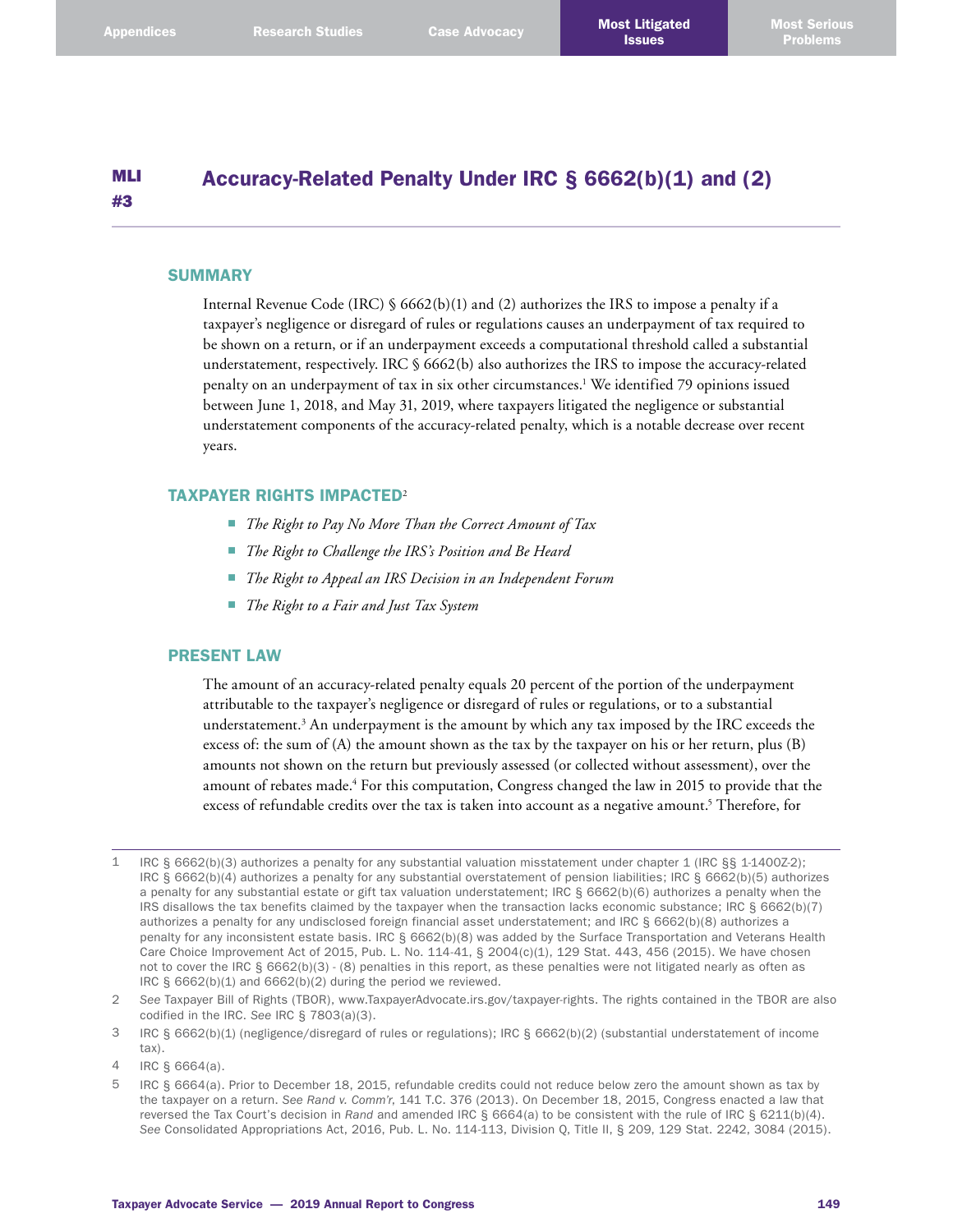returns filed after December 18, 2015, or returns filed on or before that date for which the period of limitations on assessment under IRC § 6501 has not expired, a taxpayer can be subject to an IRC § 6662 underpayment penalty based on a refundable credit that reduces tax below zero.

The IRS may assess penalties under IRC  $\S$  6662(b)(1) and (2), but the total penalty rate generally cannot exceed 20 percent (*i.e*., the penalties are not "stackable"). 6 Generally, taxpayers are not subject to the accuracy-related penalty if they establish that they had reasonable cause for the underpayment and acted in good faith. 7

## Negligence

The IRS may impose the IRC  $\S$  6662(b)(1) negligence penalty if it concludes that a taxpayer's negligence or disregard of the rules or regulations caused the underpayment. The negligence component of the penalty applies only to the portion of the underpayment attributable to negligence. Negligence is defined to include "any failure to make a reasonable attempt to comply with the provisions of this title, and the term 'disregard' includes any careless, reckless, or intentional disregard."8 Negligence includes a failure to keep adequate books and records or to substantiate items that give rise to the underpayment. 9 Strong indicators include instances where a taxpayer failed to report income on a tax return that a payor reported on an information return,<sup>10</sup> as defined in IRC § 6724(d)(1),<sup>11</sup> or failed to make a reasonable attempt to ascertain the correctness of a deduction, credit, or exclusion. 12 The IRS can also consider various other factors in determining negligence.<sup>13</sup>

#### Substantial Understatement

Generally, an "understatement" is the difference between (1) the correct amount of tax and (2) the tax reported on the return, reduced by any rebate. 14 An understatement of tax may be reduced by any portion of the understatement attributable to an item for which there is either (1) substantial authority for the tax treatment of the item or (2) the tax treatment is adequately disclosed and supported by a reasonable basis. 15 This substantial authority standard is met if the taxpayer's position reasonably relies on one or more authorities listed in Treas. Reg. § 1.6662-4(d)(3)(iii). 16

<sup>6</sup> Treas. Reg. § 1.6662-2(c). The penalty rises to 40 percent if any portion of the underpayment is due to a gross valuation misstatement (IRC § 6662(h)(1); Treas. Reg. § 1.6662-5(a)), a nondisclosed noneconomic substance transaction (IRC § 6662(i)(1)), or an undisclosed foreign financial asset understatement (IRC § 6662(j)(3)).

<sup>7</sup> IRC § 6664(c)(1).

<sup>8</sup> IRC § 6662(c).

<sup>9</sup> Treas. Reg. § 1.6662-3(b)(1).

<sup>10</sup> Treas. Reg. § 1.6662-3(b)(1)(i).

<sup>11</sup> IRC § 6724(d)(1) defines an information return by cross-referencing various other sections of the IRC that require information returns (*e.g*., IRC § 6724(d)(1)(A)(ii) cross-references IRC § 6042(a)(1) for reporting of dividend payments).

<sup>12</sup> Treas. Reg. § 1.6662-3(b)(1)(ii).

<sup>13</sup> These factors include the taxpayer's history of noncompliance; the taxpayer's failure to maintain adequate books and records; actions taken by the taxpayer to ensure the tax was correct; and whether the taxpayer had an adequate explanation for underreported income. Internal Revenue Manual (IRM) 4.10.6.2.1, Negligence (May 14, 1999). *See also* IRM 20.1.5.3.2, Common Features of Accuracy-Related and Civil Fraud Penalties (Apr. 22, 2019).

<sup>14</sup> IRC § 6662(d)(2)(A)(i) - (ii).

<sup>15</sup> IRC § 6662(d)(2)(B)(i) - (ii).

<sup>16</sup> Treas. Reg. § 1.6662-3(b)(3). Applicable authority could include information such as sections of the IRC; proposed, temporary, or final regulations; revenue rulings and revenue procedures; tax treaties and regulations thereunder, and Treasury Department and other official explanations of such treaties; court cases; and congressional intent as reflected in committee reports. Treas. Reg. § 1.6662-4(d)(3)(iii).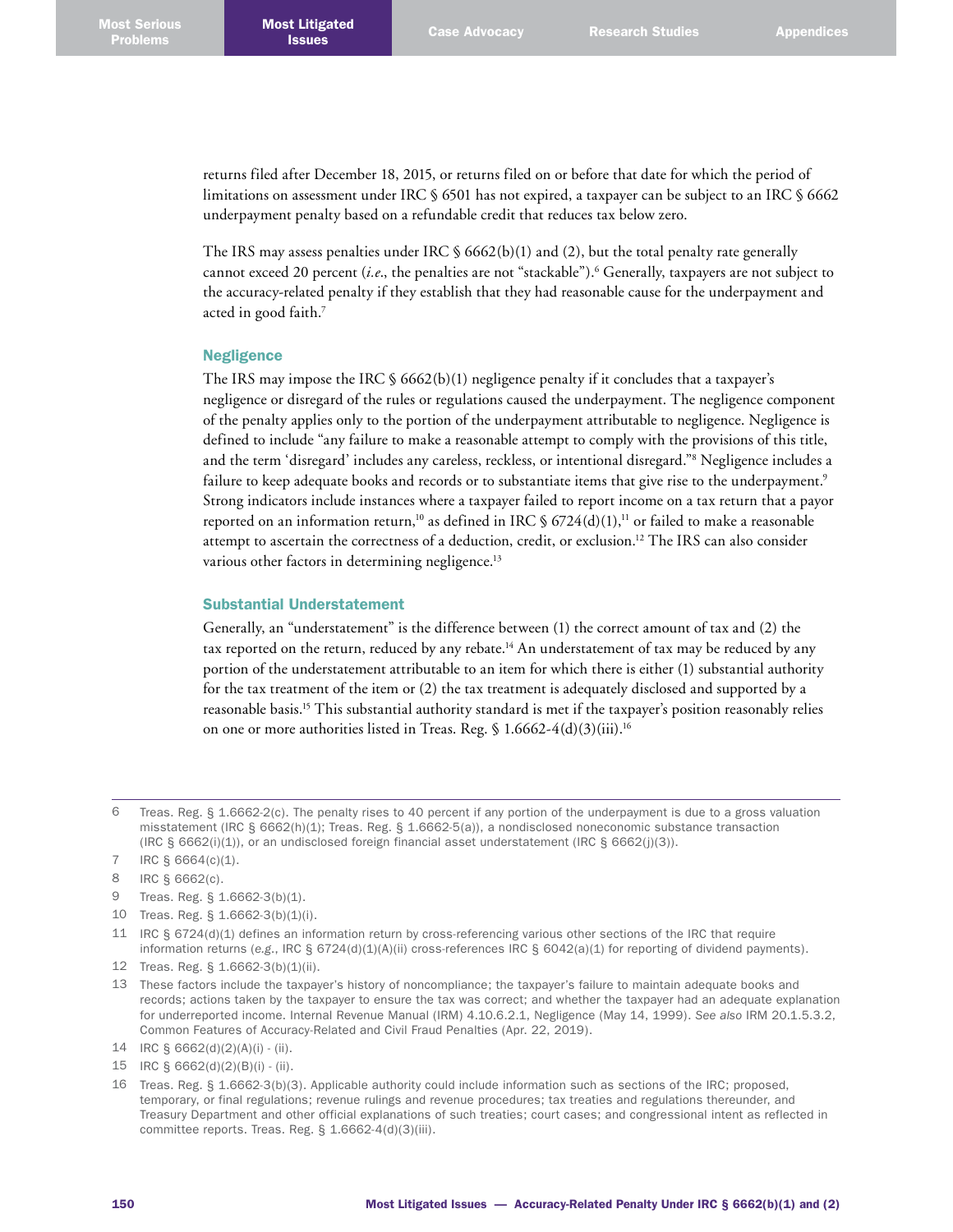For individuals, the understatement of tax is substantial if it exceeds the greater of \$5,000 or ten percent of the tax that must be shown on the return for the taxable year. 17 For corporations (other than S corporations or personal holding companies), an understatement is substantial if it exceeds the lesser of ten percent of the tax required to be shown on the return for the taxable year (or, if greater, \$10,000), or \$10,000,000. 18

# Reasonable Cause and Good Faith

The accuracy-related penalty does not apply to any portion of an underpayment where the taxpayer acted with reasonable cause and in good faith. 19 A reasonable cause determination considers all the pertinent facts and circumstances. 20 Generally, the most important factor is the extent to which the taxpayer made an effort to determine the proper tax liability. 21 Reliance on a return preparer may constitute reasonable cause and good faith if the reliance was reasonable and the taxpayer acted in good faith. <sup>22</sup> *Neonatology Associates v. Commissioner* establishes the three-part test for reasonable reliance on a tax professional in accuracy-related penalty cases:

- (1) The adviser was a competent professional who had sufficient expertise to justify reliance;
- (2) The taxpayer provided necessary and accurate information to the adviser; and
- (3) The taxpayer actually relied in good faith on the adviser's judgment. 23

### Penalty Assessment and the Litigation Process

In general, the IRS proposes the accuracy-related penalty as part of its examination process<sup>24</sup> and through its Automated Underreporter (AUR) computer system. 25 Before a taxpayer receives a notice of deficiency, he or she generally has an opportunity to engage the IRS on the merits of the penalty. $^{26}$ Once the IRS concludes an accuracy-related penalty is warranted, it must follow deficiency procedures (*i.e*., IRC §§ 6211-6213). 27 The IRS must send a notice of deficiency with the proposed adjustments and inform the taxpayer that he or she has 90 days to petition the U.S. Tax Court to challenge the

- 20 Treas. Reg. § 1.6664-4(b)(1).
- 21 *Id*.
- 22 Treas. Reg. § 1.6664-4(b).
- 23 115 T.C. 43, 99 (2000) (citations omitted), *aff'd*, 299 F.3d 221 (3d Cir. 2002).
- 24 IRM 4.10.6.2(1), Recognizing Noncompliance (May 14, 1999) ("assessment of penalties should be considered throughout the audit"). See also IRM 20.1.5.4, Examination Penalty Assertion (Apr. 22, 2019).
- 25 The AUR is an automated program that identifies discrepancies between the amounts that taxpayers reported on their returns and what payors reported via Form W-2, Form 1099, and other information returns. IRM 4.19.3.2, Overview of IMF Automated Underreporter (Dec. 15, 2017); IRM 4.19.3.18.6, Accuracy-Related Penalty Due to Negligence or Disregard of Rules or Regulations (Negligence Disregard Penalty) (May 19, 2017).
- 26 For example, when the IRS proposes to adjust a taxpayer's liability, it typically sends a notice ("30-day letter"), which gives the taxpayer 30 days to contest the proposed adjustments to the Office of Appeals and raise issues related to the deficiency, including any reasonable cause defense to a proposed penalty. If not resolved after the 30-day letter, the IRS sends a statutory notice of deficiency ("90-day letter"). *See* IRS Pub. 5, Your Appeal Rights and How to Prepare a Protest If You Don't Agree (Jan. 1999); IRS Pub. 3498, The Examination Process (Nov. 2004).

<sup>17</sup> IRC § 6662(d)(1)(A)(i) - (ii). Note, however, that in the case of a taxpayer who claims a deduction allowed under IRC § 199A, the understatement of income tax is substantial if it exceeds the greater of five percent of the tax required to be shown on the return or \$5,000.

<sup>18</sup> IRC § 6662(d)(1)(B)(i) - (ii). S corporations and personal holding companies are subject to the same thresholds as individuals and all other non-C corporation taxpayers, found in IRC  $\S 6662(d)(1)(A)(i)$  - (ii).

<sup>19</sup> IRC § 6664(c)(1).

<sup>27</sup> IRC § 6665(a)(1).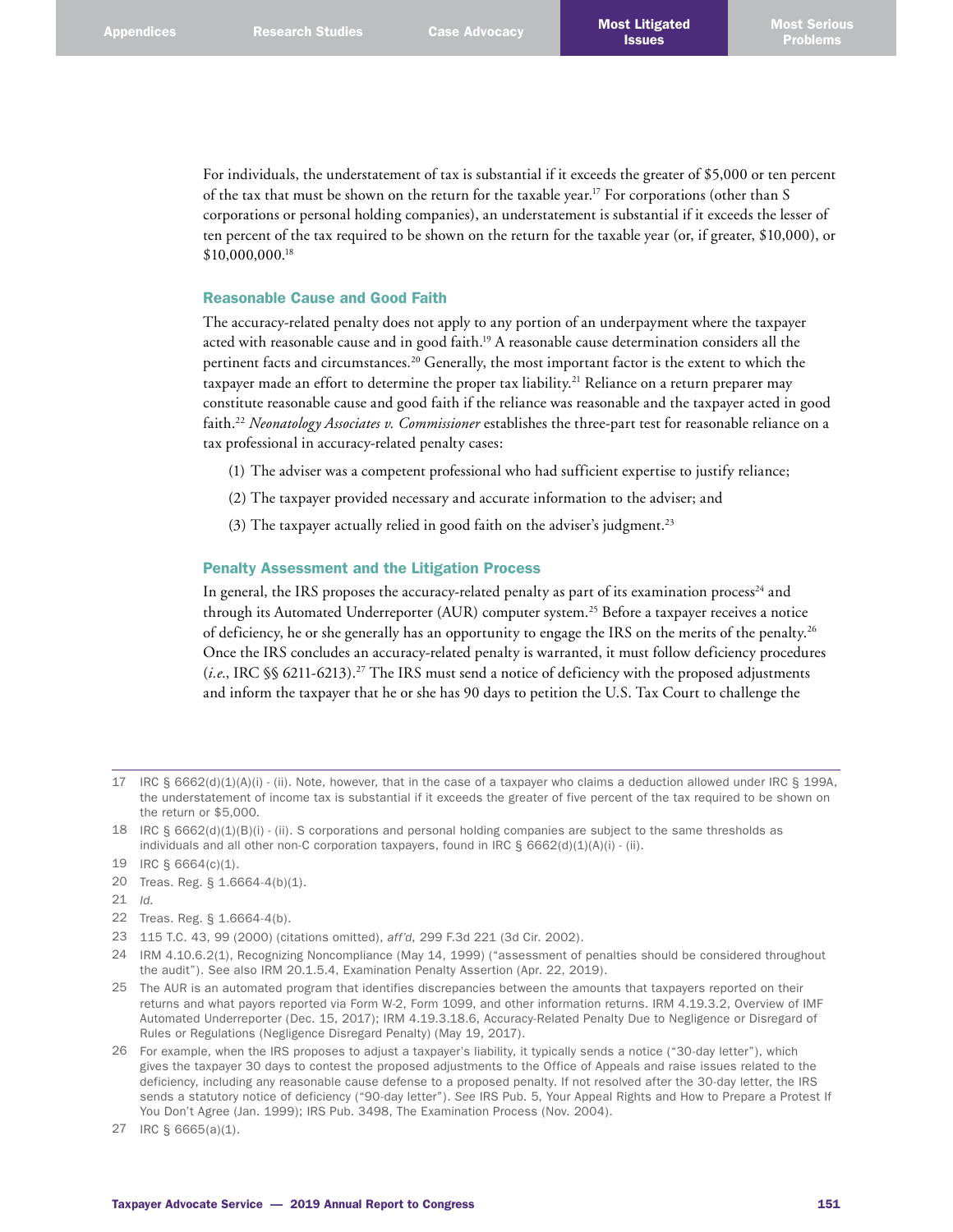assessment. 28 Alternatively, taxpayers may seek judicial review through refund litigation. 29 Under certain circumstances, a taxpayer can request an administrative review of IRS collection procedures (and the underlying liability) through a Collection Due Process (CDP) hearing. 30

IRC § 6751(b)(1) provides the general rule that no penalties may be assessed "unless the initial determination of such assessment is personally approved (in writing) by the immediate supervisor of the individual making such determination or such higher-level official as the Secretary may designate." However, IRC § 6751(b)(2)(B) provides an exception for penalties calculated automatically "through electronic means." The IRS interprets this exception as allowing it to use its AUR system to propose the substantial understatement and negligence components of the accuracy-related penalty without supervisor review.<sup>31</sup>

#### Burden of Proof

In court proceedings involving individual taxpayers, the IRS bears the initial burden of production regarding the accuracy-related penalty. 32 The IRS must first present sufficient evidence to establish that the penalty was warranted.<sup>33</sup> The burden of proof then shifts to the taxpayer to establish a penalty exception, such as reasonable cause. 34

- 30 IRC §§ 6320 and 6330 provide for due process hearings in which a taxpayer may raise a variety of issues, including the underlying liability, provided the taxpayer did not actually receive a statutory notice of deficiency or did not otherwise have an opportunity to dispute such liability. IRC §§ 6320(c), 6330(c)(2)(B).
- 31 If the taxpayer does not respond timely to an AUR notice proposing an assessment, the computers automatically convert the proposed penalty to an assessment without managerial review. IRM 4.19.3.21.1.4, Accuracy-Related Penalties (Sept. 30, 2018).
- 32 IRC § 7491(c) provides that "the Secretary shall have the burden of production in any court proceeding with respect to the liability of any individual for any penalty, addition to tax, or additional amount imposed by this title."
- 33 *Higbee v. Comm'r*, 116 T.C. 438, 446 (2001); IRC § 7491(c). *See Portillo v. Comm'r*, 932 F.2d 1128 (5th Cir. 1991), *rev'g in part*, *aff'g in part*, *remanding* T.C. Memo. 1990-68, which involved an assessment based solely on an information return submitted by a third party and held that the presumption of correctness does not apply to the IRS's deficiency assessment in a case involving unreported income if the IRS cannot present any evidence supporting the determination.
- 34 IRC § 7491(a). *See also* Tax Ct. R. 142(a).

<sup>28</sup> IRC § 6213(a). A taxpayer has 150 days instead of 90 to petition the Tax Court if the notice of deficiency is addressed to a taxpayer outside of the United States.

<sup>29</sup> Taxpayers may litigate an accuracy-related penalty by paying the tax liability (including the penalty) in full, filing a timely claim for refund, and then timely instituting a refund suit in the appropriate United States District Court or the Court of Federal Claims. 28 U.S.C. § 1346(a)(1); 28 U.S.C. § 1491; IRC §§ 7422(a); 6532(a)(1); *Flora v. United States*, 362 U.S. 145 (1960) (generally requiring full payment of tax liabilities as a prerequisite for jurisdiction over refund litigation).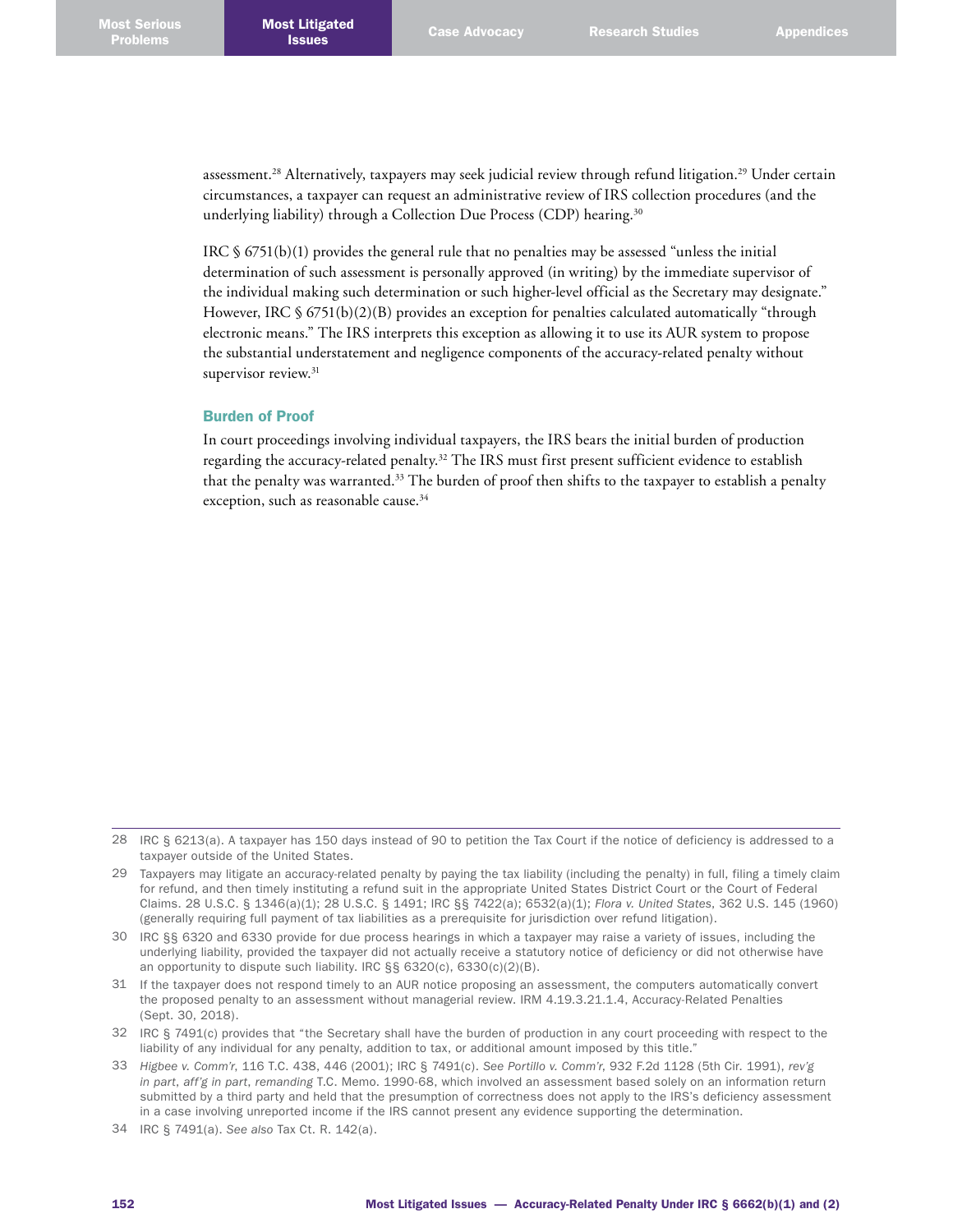# ANALYSIS OF LITIGATED CASES

We identified 79 opinions issued between June 1, 2018, and May 31, 2019, where taxpayers litigated the negligence or substantial understatement components of the accuracy-related penalty. This is the lowest number of accuracy-related penalty cases in the last eight years, as shown in Figure 2.3.1.

## FIGURE 2.3.1



Accuracy-Related Penalty Cases Under IRC § 6662(b)(1) and (2) Decided During One-Year Periods Ending May 31 for 2012-2019

The IRS prevailed in full in 52 cases (66 percent), taxpayers prevailed in full in 25 cases (32 percent), and two cases (three percent) were split decisions. Table 3 in Appendix 5 provides a detailed list of these cases.

Taxpayers appeared *pro se* (without representation) in 37 of the 79 cases (47 percent). *Pro se* taxpayers convinced the court to dismiss or reduce the penalties in 32 percent of these 37 cases, which is the same as the overall success rate for all taxpayers challenging these penalties. In some cases, the court found taxpayers liable for the accuracy-related penalty but failed to clarify whether it was for negligence under IRC § 6662(b)(1) or a substantial understatement of tax under IRC § 6662(b)(2), or both. Regardless of the subsection at issue, the analysis of reasonable cause is generally the same. As such, we have combined our analyses of reasonable cause for the negligence and substantial understatement cases.

# Requirement for Managerial Approval Prior to Assessment of Penalties

In several past reports, we reported on significant decisions regarding the IRC  $\S$  6751(b)(1) requirement to have a supervisor approve the penalties in writing prior to the initial determination of assessment.<sup>35</sup> Of the 27 decisions we reviewed this year where taxpayers prevailed in full or in part, 19 were due to the IRS's failure to obtain written supervisory approval prior to the initial determination of assessment. This is a significant increase over last year, where only eight out of 34 decisions where taxpayers prevailed in full or in part were due to the IRS's lack of compliance with the IRC § 6751(b) supervisory approval requirement. Additionally, we noted many opinions this year that verified compliance with the supervisory approval requirement — courts verified compliance in 32 of the 54 cases where the

<sup>35</sup> *See Chai v. Comm'r*, 851 F.3d 190 (2d Cir. 2017); *Graev v. Comm'r*, 147 T.C. 460 (2016), *vacated*, Docket No. 30638-08 (T.C. Mar. 30, 2017). In late 2017, the Tax Court overruled in part its 2016 *Graev* decision and held that it was appropriate in the deficiency proceeding to consider the taxpayers' argument that the IRS failed to comply with the IRC § 6751(b)(1) supervisory approval requirement. *Graev III*, 149 T.C. 485 (2017) (This decision was the third in a series of Tax Court decisions related to the Graevs' liability for tax years 2004 and 2005).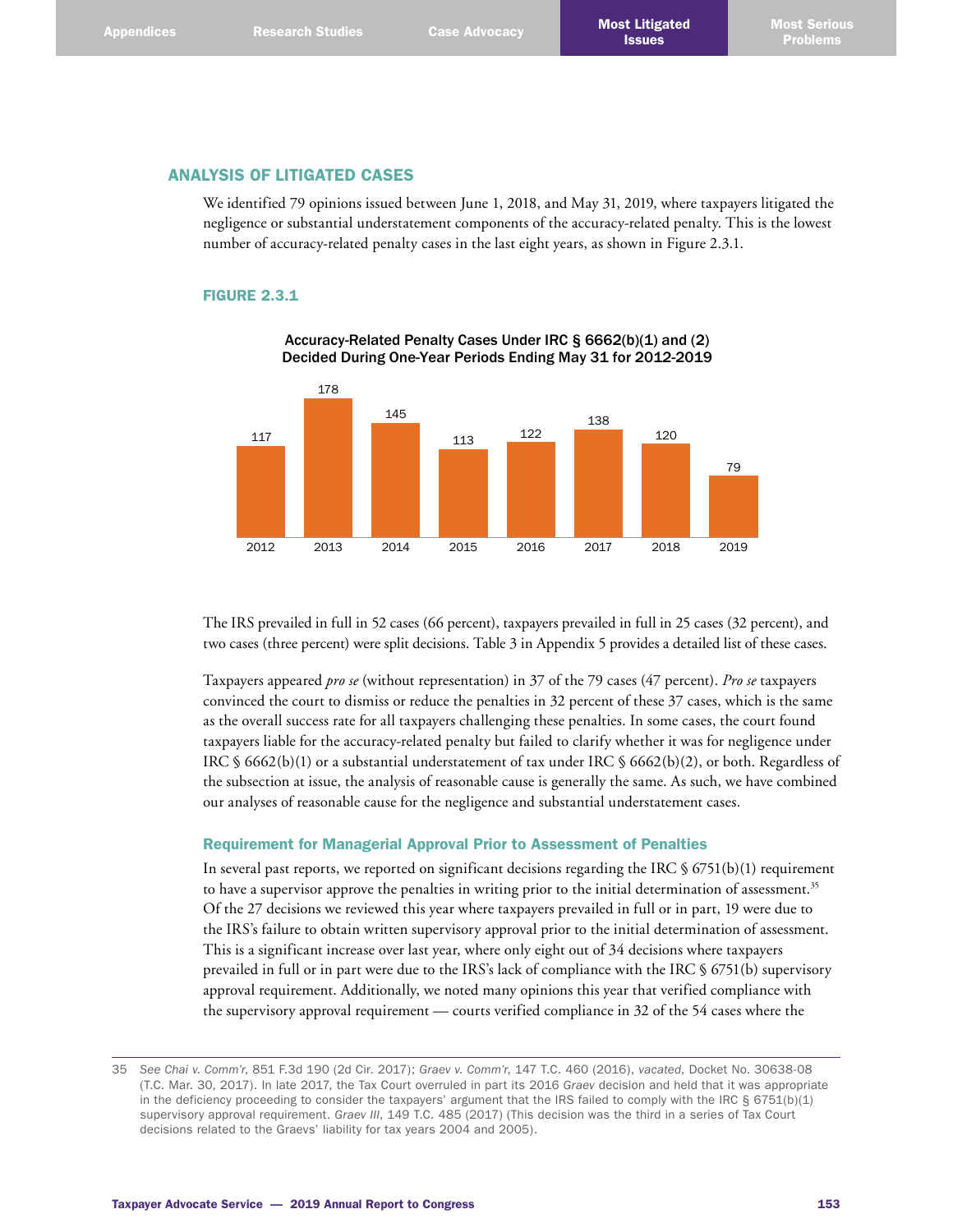IRS prevailed in whole or in part. The courts also discussed the supervisory approval requirement in an additional nine cases. 36

We reviewed a number of memorandum decisions that teased out some of the intricacies of the IRC  $\S$  6751(b) requirement.<sup>37</sup> Two decisions highlighted timing issues. In one case, the court refused to accept an undated written supervisory approval,<sup>38</sup> and in another case the IRS did not prevail when it tried to satisfy IRC § 6751(b) by reasserting the accuracy-related penalties in an amended answer and then securing supervisory approval for the amendments. 39 In two cases, the taxpayer sought to question the IRS about the supervisory approval. In *Raifman v. Commissioner*, in response to the IRS's motion to reopen the record to demonstrate supervisory approval, the taxpayers requested the opportunity to cross examine the revenue agent and his supervisor.<sup>40</sup> However, the court did not allow it, noting that the penalty approval form itself would indicate compliance with IRC § 6751(b). In *Archer v. Commissioner*, the IRS's motion to reopen the record to demonstrate IRC § 6751(b) compliance was accompanied by a declaration of the examiner, and the court permitted the taxpayer to serve on the IRS interrogatories comprised of single, definite questions directed towards the examiner's declaration. 41

In some cases, the Tax Court took a strict stance with the supervisory approval requirement. In one case, the Tax Court disallowed the accuracy-related penalty because the statutory notice of deficiency only listed the IRC § 6662(b)(2) penalty based on substantial understatement, but the supervisory approval was for the negligence component of the penalty under IRC § 6662(b)(1). 42

Although no CDP hearing cases were included in our count of reviewed decisions because none decided the accuracy-related penalty based on the merits, we did note CDP opinions are increasingly referencing the IRC § 6751(b) requirement. In two of these CDP cases, the IRS conceded the penalty based on the settlement officer's failure to verify that the supervisory approval requirement had been met, even though the taxpayer could not challenge the liability in either of these cases. 43

Discussed in detail below, all four of the full Tax Court decisions issued during our reporting period include analyses of the IRS's compliance with IRC § 6751(b).

# *Palmolive Building Investors, LLC v. Commissioner*<sup>44</sup>

The taxpayer filed a Form 1065, U.S. Return of Partnership Income, claiming a \$33 million deduction for the charitable contribution of a façade easement. The IRS disallowed the deduction and asserted

<sup>36</sup> In some of these cases, analysis of whether the IRS met its burden was unnecessary because the taxpayer established reasonable cause. In others, there was simply no analysis of how the IRS met the requirement.

<sup>37</sup> Generally, the Tax Court issues memorandum opinions in cases that do not involve a novel legal issue. These opinions can be cited as legal authority and appealed. United States Tax Court, Taxpayer Information: After Trial, [https://www.ustaxcourt.](https://www.ustaxcourt.gov/taxpayer_info_after.htm) [gov/taxpayer\\_info\\_after.htm](https://www.ustaxcourt.gov/taxpayer_info_after.htm) (last visited Aug. 12, 2019).

<sup>38</sup> *Shuman v. Comm'r*, T.C. Memo. 2018-135, *aff'd*, 774 F. App'x 813 (4th Cir. Aug. 15, 2019).

<sup>39</sup> *Endeavor Partners Fund, LLC v. Comm'r*, T.C. Memo. 2018-96, *appeal docketed*, Nos. 18-1275, 18-1276, 18-1277, 18-1278 (D.C. Cir. Oct. 3, 2019).

<sup>40</sup> *Raifman v. Comm'r*, T.C. Memo. 2018-101.

<sup>41</sup> *Archer v. Comm'r*, T.C. Memo. 2018-111, *appeal docketed*, Nos. 19-70304, 19-70305 (9th Cir. Feb. 4, 2019). In this case, the court found that the taxpayer submitted interrogatories outside the scope of what was permitted and thus squandered the opportunity to provide a valid objection to the IRS's motion to reopen the record.

<sup>42</sup> *Estate of Ronning v. Comm'r*, T.C. Memo. 2019-38.

<sup>43</sup> *Ansley v. Comm'r*, T.C. Memo. 2019-46; *Ransom v. Comm'r*, T.C. Memo. 2018-211. Taxpayers can only raise the underlying liability at a collection due process hearing if taxpayer did not receive a statutory notice of deficiency for the liability or did not otherwise have an opportunity to dispute the liability. IRC § 6330(c)(2)(B).

<sup>44</sup> 152 T.C. No. 4 (2019).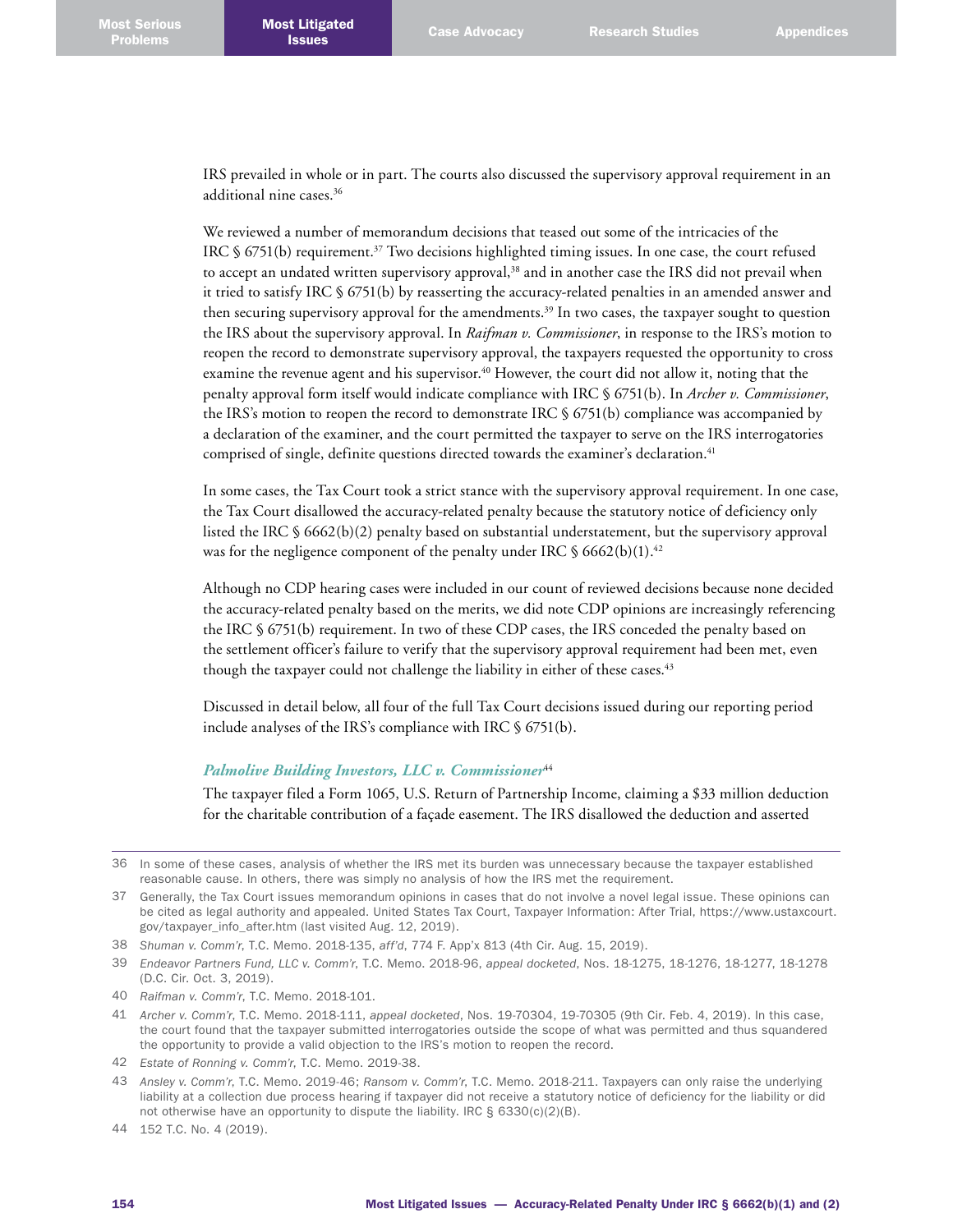multiple penalties under IRC § 6662. The Tax Court previously granted the IRS's motion for summary judgement with respect to the deduction, $45$  and the taxpayer and the IRS subsequently filed competing motions, asking the court to address whether the IRS obtained supervisory approval for the penalties, required under IRC § 6751(b).

During the examination, the examiner initially asserted two penalties related to the disallowed deduction — a 40 percent gross valuation misstatement penalty under IRC § 6662(h) and a 20 percent accuracy-related penalty for negligence under IRC § 6662(b)(1). The examiner's supervisor signed the Form 5701, Notice of Proposed Adjustment, which included only the IRC § 6662(h) penalty, but was accompanied by two Forms 866A, Explanation of Items, which included both penalties. Following an Appeals conference, the Appeals Officer proposed issuing a final partnership administrative adjustment (FPAA) by issuing a Form 5402-c, Appeals Transmittal and Case Memo. Attached to the appeals case memo was a Form 866A, Explanation of Items, which included the initial two penalties proposed by the examiner, and penalties for substantial understatement of tax under IRC § 6662(b)(2) and substantial valuation misstatement under IRC § 6662(b)(3). Subsequently, the IRS issued the FPAA to the taxpayer disallowing the deduction and determining all four penalties.

The court held that the initial determinations of the penalties were those by the examiner when he issued the Form 5701, which was approved in writing by his supervisor, and by the Appeals Officer when he issued the Form 5402-c, which was also approved in writing by his supervisor. The court was not persuaded by the taxpayer's observance that the examiner only asserted and received supervisory approval for two of the penalties because it held there is no requirement under IRC § 6751(b) for all the penalties to be asserted and approved at the same time. The taxpayer also argued that the penalty determinations were invalid because the IRS failed to comply with the IRM instruction for the penalty approval to be documented in the examination work papers. The court noted that the IRM is not binding and held that using a form other than what is prescribed by administrative rules does not preclude a finding of compliance with IRC § 6751(b) and the statute does not require approval on any particular form. Thus, the court granted the IRS's motion for summary judgement.

### *Alternative Health Care Advocates v. Commissioner*<sup>46</sup>

The Tax Court held the taxpayer, a C corporation operating a medical dispensary, was not entitled to business expense deductions because its sole trade or business was trafficking in a controlled substance. The Tax Court also held that the C corporation had substantially understated its income tax and did not establish reasonable cause. The court rejected the taxpayer's arguments that it would be unfair to impose the accuracy-related penalty given the unsettled case law and confusion over IRC § 280E at the time the returns were filed. The court drew a clear distinction between the present case and the only relevant case involving medical marijuana during the years at issue, where the facts allowed the court to allocate expenses between the taxpayer's businesses. The court stated that the only directly relevant authority was directly against the taxpayer's tax treatment. 47 In a footnote, the court explained that because IRC § 7491(c) does not apply to corporations, the IRS did not have the burden of production with respect to the accuracy-related penalty and since the taxpayer did not raise IRC § 6751(b), it was unnecessary to reopen the record for the IRS to demonstrate compliance with the supervisory approval requirement. 48

- 47 *Alt. Health Care Advocates*, 151 T.C. at 247.
- 48 *Id*. at 246 n.15.

<sup>45</sup> *Palmolive Bldg. Inv'rs, LLC v. Comm'r*, 149 T.C. 380 (2017).

<sup>46</sup> 151 T.C. 225 (2018).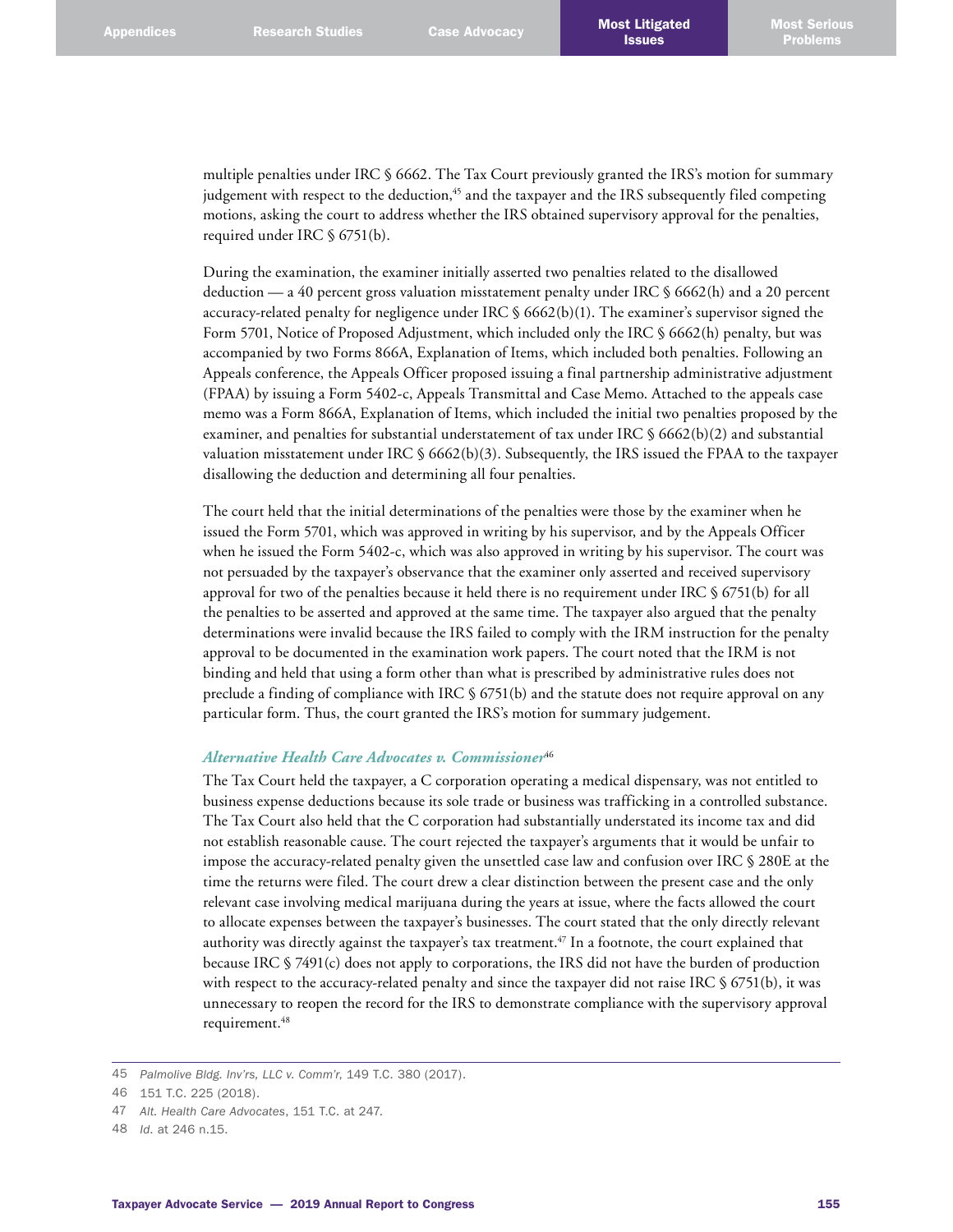#### *Walquist v. Commissioner*<sup>49</sup>

In this case, the IRS examined the taxpayers via correspondence and issued a 30-day letter to them via its Correspondence Examination Automated Support (CEAS) software program, which processes a case with little to no examiner involvement unless the taxpayer responds. The software automatically calculated a substantial understatement penalty under IRC  $\S$  6662(b)(2), which was included in the 30-day letter. When the taxpayers failed to respond to the 30-day letter, the CEAS software generated a statutory notice of deficiency (SNOD), which included the IRC § 6662(b)(2) penalty. The penalty was not reviewed by an employee prior to the issuance of the SNOD. The court held that because the penalty was determined mathematically by a computer software program with no involvement by a human IRS employee, the penalty was "automatically calculated through electronic means." The court explained how it would be difficult for the IRS demonstrate compliance with IRC  $\S 6751(b)(1)$ for a penalty calculated by a computer program because there would be no individual making the determination; if the computer itself were the individual, then the question would arise as to who the immediate supervisor of the computer program was. Thus, the court held the IRS had met its burden with respect to the accuracy-related penalty.

#### *Clay v. Commissioner*<sup>50</sup>

The taxpayers, members of a Native American tribe, challenged the IRS's determination of unreported income from tribal casino revenue and related penalties. Although the Tax Court found the members were liable for the unreported income, it found the taxpayers not liable for the accuracy-related penalty due to the IRS's failure to obtain supervisory approval. The trial was held before the Tax Court issued its third *Graev* ruling, so the court accepted the IRS's motion to reopen the record to demonstrate compliance, as well as motions by the taxpayers to conduct additional discovery around the new documents. The taxpayers argued the IRS did not meet its burden because the supervisory approval did not occur before the IRS sent the taxpayers written notice of the proposed penalties in the form of the revenue agent report, which contained the first suggestion of the penaltes. The court agreed that the revenue agent report transmitted with the 30-day letter constituted the initial determination of the penalties. The court cited the *Palmolive* decision discussed above, stating "when those proposed adjustments are communicated to the taxpayer formally as part of a communication that advises the taxpayer that penalties will be proposed and giving the taxpayer the right to appeal them with Appeals (via a 30-day letter), the issue of penalties is officially on the table."51

### Reasonable Cause

#### *Losantiville Country Club v. Commissioner*<sup>52</sup>

The taxpayer, a private country club operating as an IRC  $\frac{1}{5}$  501(c)(7) tax exempt organization, deducted expenses for nonmember events from its investment income. The IRS disallowed these deductions because it stated that the club did not intend to profit from its nonmember sales, meaning it could not deduct these losses under IRC § 162. The IRS also asserted accuracy-related penalties for negligence. The Tax Court ruled in favor of the IRS on both issues, finding that the taxpayer did not prepare the returns in good faith and did not have reasonable cause. 53 The Court of Appeals for the Sixth Circuit likewise ruled that the taxpayer did not have reasonable cause and could not demonstrate reasonable

<sup>49</sup> 152 T.C. No. 3 (2019).

<sup>50</sup> 152 T.C. No. 13 (2019).

<sup>51</sup> *Clay*, 152 T.C. No. 13, 2019 U.S. Tax Ct. LEXIS 14, at \*40 (T.C. Apr. 24, 2019).

<sup>52</sup> 906 F.3d 468 (6th Cir. 2018), *aff'g* T.C. Memo. 2017-158.

<sup>53</sup> *Losantiville Country Club v. Comm'r*, T.C. Memo. 2017-158.